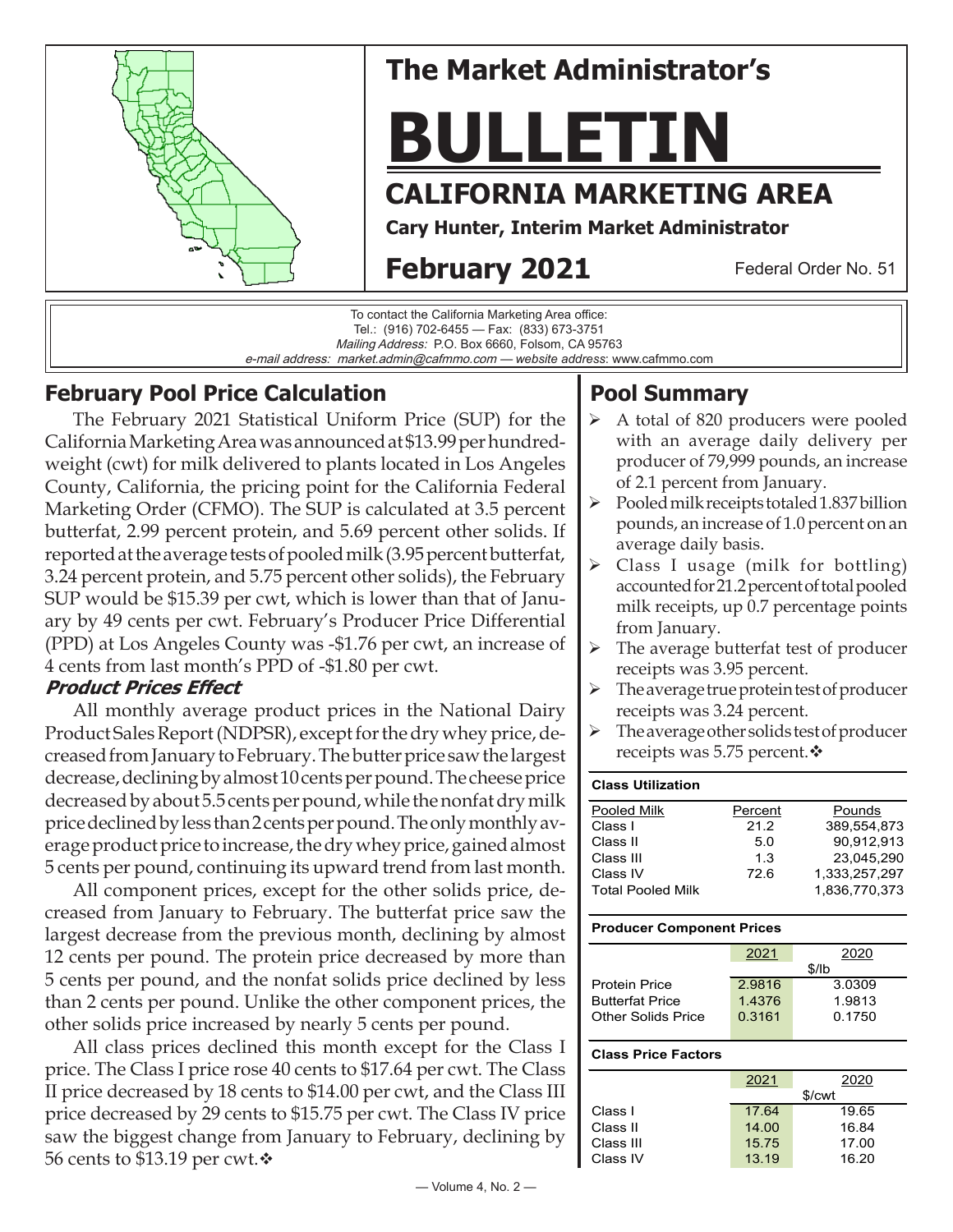# **What's in Your Milk? – Examining Component Tests in Federal Orders**

Producers under the California Federal Marketing Order (CFMO) are paid according to the quantity of components in their milk (pounds of butterfat, protein, and other solids) and their respective prices along with a proportionate share of the classified value of the monthly pool as accounted for in the Producer Price Differential (PPD). As has been the case in recent months, the PPD is negative when the collective value of producer components exceeds the classified value of the pool. Two components—butterfat and protein—account for most of the value in a producer's milk check. This value depends on both the price of each component as well as the concentration of each component in producer milk. This article examines the amount of protein and butterfat in pooled producer milk; for information on butterfat and protein prices, please see the *[December 2020 Bulletin](https://cafmmo.com/publications/monthly-newsletter/)*. The accompanying figures illustrate the butterfat and protein tests of pooled milk on Federal Order (FO) 51 since the Order's inception and compare them to those under other FOs and to the weighted average tests of all other FOs that utilize component pricing. A map of all Federal Orders and their respective marketing area is available at https://cafmmo.com/publications/marketing-area-maps/. **Seasonal Trends**

Pooled component tests under all FO areas exhibit a clear seasonal trend: butterfat and protein levels tend to peak in the early winter months, decrease through the spring months, and reach their lowest levels in the

warmer summer months before climbing through the fall. This strong seasonal trend is present even in FO areas like FO 124 (Pacific Northwest) and FO 33 (Mideast), which had the highest and lowest butterfat tests, respectively, during the period.

#### **Regional Comparisons**

As shown in Figure 1, FO 51 pool butterfat tests tend to be lower than those of other FO areas. The weighted average butterfat tests in FO 51 from November 2018 to February 2021 is 3.88 percent, the lowest among



all FO areas, but only 0.01 percentage points less than FO 33. FO 124 had the highest weighted average butterfat test at 4.10 percent. Excluding FO 51, the weighted average for FO areas using component pricing



is 3.96 percent. It is important to note that the low volume of milk pooled and utilized as Class III, as experienced in many orders during 2020, is likely a factor behind some Orders' lower average component tests.

Although FO 51 had lower butterfat tests than other FO areas, Figure 2 illustrates that FO 51's pooled protein tests are significantly above the weighted average for all other FO areas in many months. In fact, FO 51 posted the third-highest weight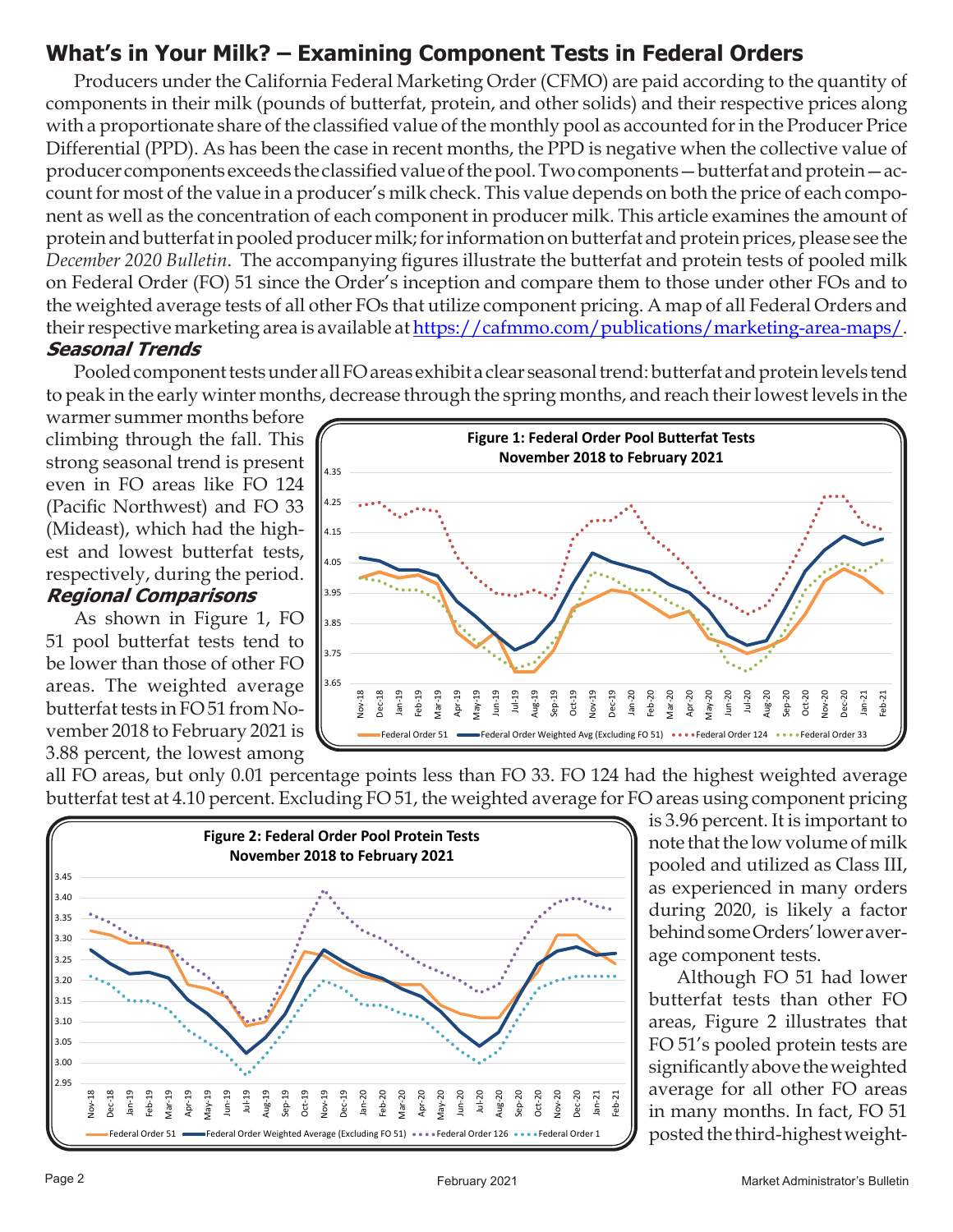ed average protein test between November 2018 and February 2021 among FOs at 3.21 percent. FO 126 (Southwest) posted the highest weighted average protein test at 3.28, while FO 1 (Northeast) had the lowest at 3.12 percent. Overall, FO 51 posted a weighted average protein test 0.03 percentage points higher than that of all other FO areas using component pricing (3.18). When viewed in the context of recent component pricing trends—namely, record high protein prices in 2020—high protein tests generated the most revenue for producers. As discussed in the *[December 2020 Bulletin](https://cafmmo.com/publications/monthly-newsletter/)*, protein accounted for seventy-five percent of the gross payment to FO 51 dairy farmers in 2020 (when calculated at the average tests of pooled milk).

Market dynamics will continue to have an influence on the component tests of pooled producer milk as producers look to their milk checks and maximize their payment. Pooled component tests, although not indicative of protein and butterfat in milk withheld from the pool, still offer valuable insight into regional and seasonal variations in component levels. $\cdot$ 

# **Class IV Utilization Exceeds Year-Prior Levels**

Class IV utilization in the California Federal Marketing Order (CFMO) pool in February 2021 totaled 47.6 million pounds on a daily average basis—the second highest level since the inception of the CFMO. Furthermore, since November 2019 (the first month providing year-prior comparisons), pooled Class IV utilization has posted year-over-year gains on a daily average basis, as shown in Figure 3. Adjusting for the leap year, pooled Class IV utilization for calendar year 2020 was more than 60 percent higher than that of 2019.

#### **Class IV Pooling Incentives**

Pricing dynamics and pooling incentives contributed to these increases in Class IV pool utilization. In 2019, Class IV utilization was under 3 percent of the pool for January and February, just over 12 percent in March, and roughly 20 percent in June. During these months, Class IV prices were higher than Class III prices. However, since July 2019, Class IV has been the lowest-priced class, providing ample incentive for handlers to pool Class IV milk. Class IV utilization as a percentage of the pool was greater than 50 percent for all of 2020, reaching 70 percent or more in five months of 2020. Class IV utilization on a daily average basis has continued to post year-over-year gains into 2021, increasing by 12 percent in January and just over 5 percent in February, adjusting for the leap year, compared to those months in 2020.

#### **Production of Class IV Products**

Production increases in major Class IV products, as reported by the National Agricultural Statistics



Service (NASS), suggest that Class IV production is increasing generally in California. According to the NASS *Dairy Products* Report, California butter production increased 10.9 percent in December 2020 and 7.9 percent in January 2021 as compared to year-prior levels. The report also notes significant year-over-year increases in nonfat dry milk (NFDM) production in California; production increased 46 percent in December 2020 and 30.5 percent in January 2021. Plentiful milk production and a large dairy herd are supply factors that likely play a role in increased Class IV production. On the demand side, strength in exports, specifically those of NFDM, are likely to have encouraged increases in Class IV utilization. The United Dairy Export Council reports that NFDM and skim milk powder exports collectively grew 16 percent in 2020. The onset of the spring flush and current Class IV *Chicago Mercantile Exchange* futures suggest Class IV will continue to be pooled in large volumes in the near future. $\cdot$